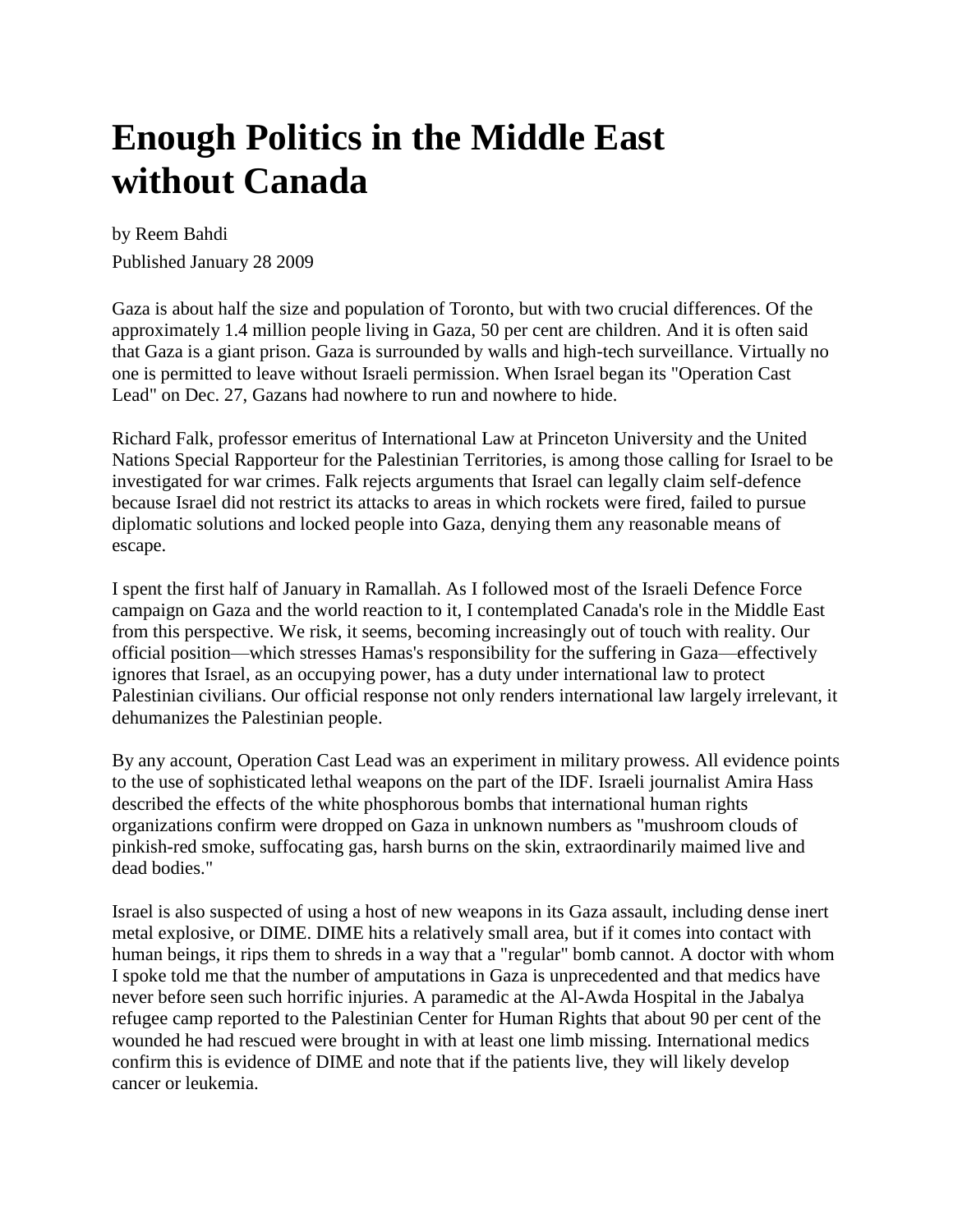Hamas, for its part, continues to launch its rudimentary rockets over the Israeli walls that surround Gaza. Ten Israeli soldiers and three civilians were killed during Operation Cast Lead.

Some Israelis have been moved by some of the suffering coming from Gaza. When Israeli media carried the traumatic story about a Palestinian doctor who lives in Gaza but worked in Israel, many Israelis responded with sadness. Dr. Ezzeldeen Abu Al-Aish's home was shelled by the IDF with his family inside. At least three of his daughters were killed, adding to the estimated 1,300 mostly Palestinian civilian deaths. I watched Israeli reaction on television as some sent words of condolences while others charged that the doctor's home would not have been bombed if he did not have weapons inside. I also watched images of Israelis gathering at the Gaza-Israel border. Some wanted to support the Israeli army through their presence. Others brought picnics and simply wanted to watch the bombs as they dropped on Gaza.

Perhaps it was merely a coincidence, but our Canadian flag was nowhere to be seen throughout my stay in Ramallah. It is usually prominently displayed at the Representative Office in central Ramallah, but the flag was absent every time I walked by. And on Fridays, when Palestinians in Ramallah planned to march through the streets to show their solidarity with people in Gaza, the Canadian Representative Office was surrounded by security officers. Judging by their uniforms, these guards included both private firms and Palestinian security forces. Officials at the Representative Office have likely not forgotten that our office was riddled with bullets—I saw the holes—shortly after Canada became the first country to impose sanctions against Palestinians in 2006.

Yet Palestinians within with whom I spoke were clearly touched by acts and statements from Canadian people. Academics welcomed the statement issued by the Canadian Association of University Teachers in support of Palestinian academic freedom and against Israel's attacks on Palestinian universities. Ordinary people welcomed the heroic occupation of the Israeli consulate in Toronto by Judy Rebick and other Jewish women. Palestinians with whom I spoke saw these gestures as meaningful acts of humanity—a signal that the world had not abandoned them and that it was, to some degree, not blind to their suffering.

Palestinians, however, are still trying to come to grips with Canada's official position. Canada was the only country to vote against a UN Resolution authorizing, among other things, a factfinding mission to be dispatched to Gaza. At the same time, Canada last year had announced a \$300-million aid package designed in part to provide training for officials associated with Mahmoud Abbas's government in the West Bank. How much aid will be doled out for the immediate needs in Gaza clearly remains to be seen. The entire infrastructure of Gaza has been demolished—agriculture, schools, hospitals, transport and sanitation systems have all collapsed with an estimated price tag of \$1.9 billion attributable to Operation Cast Lead.

One high-ranking Palestinian official told me that Canada would be better placed to demonstrate its own respect for the rule of law and hold all violators of the Geneva Conventions to account rather than helping to shield Israel from accountability or blaming Hamas.

"We don't need Canada to play politics—there is more than enough politics here. We need Canada to respect international law," he said. Indeed, one of the daily Arabic newspapers